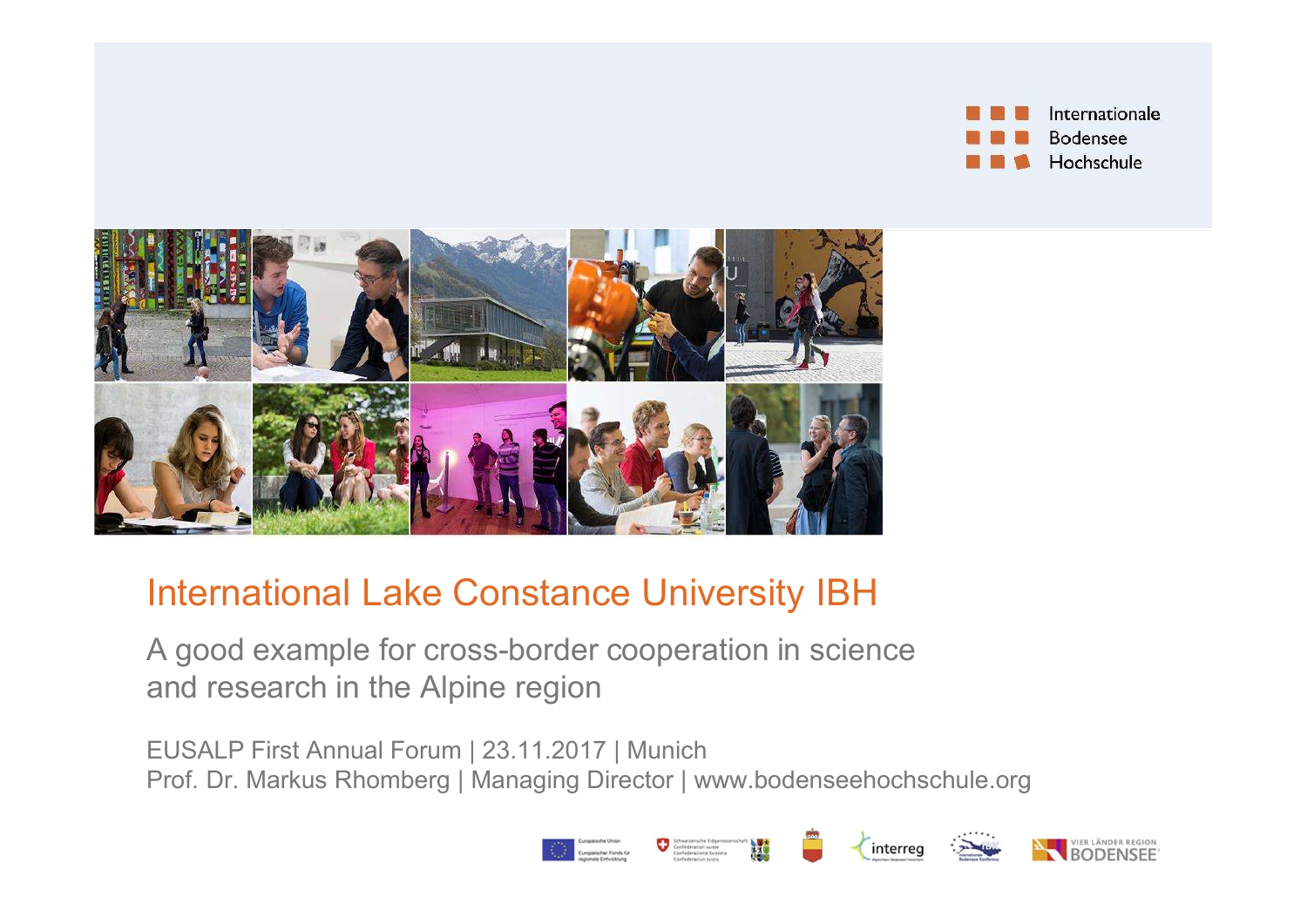## **Structure**

- 1. Who we are
- 2. Our aims and goals
- 3. How do we work
- 4. IBH-Labs | Enhancing Research, Innovation & Cooperation 4. IBH-Labs | Enhancing Research, Innovation<br>Cooperation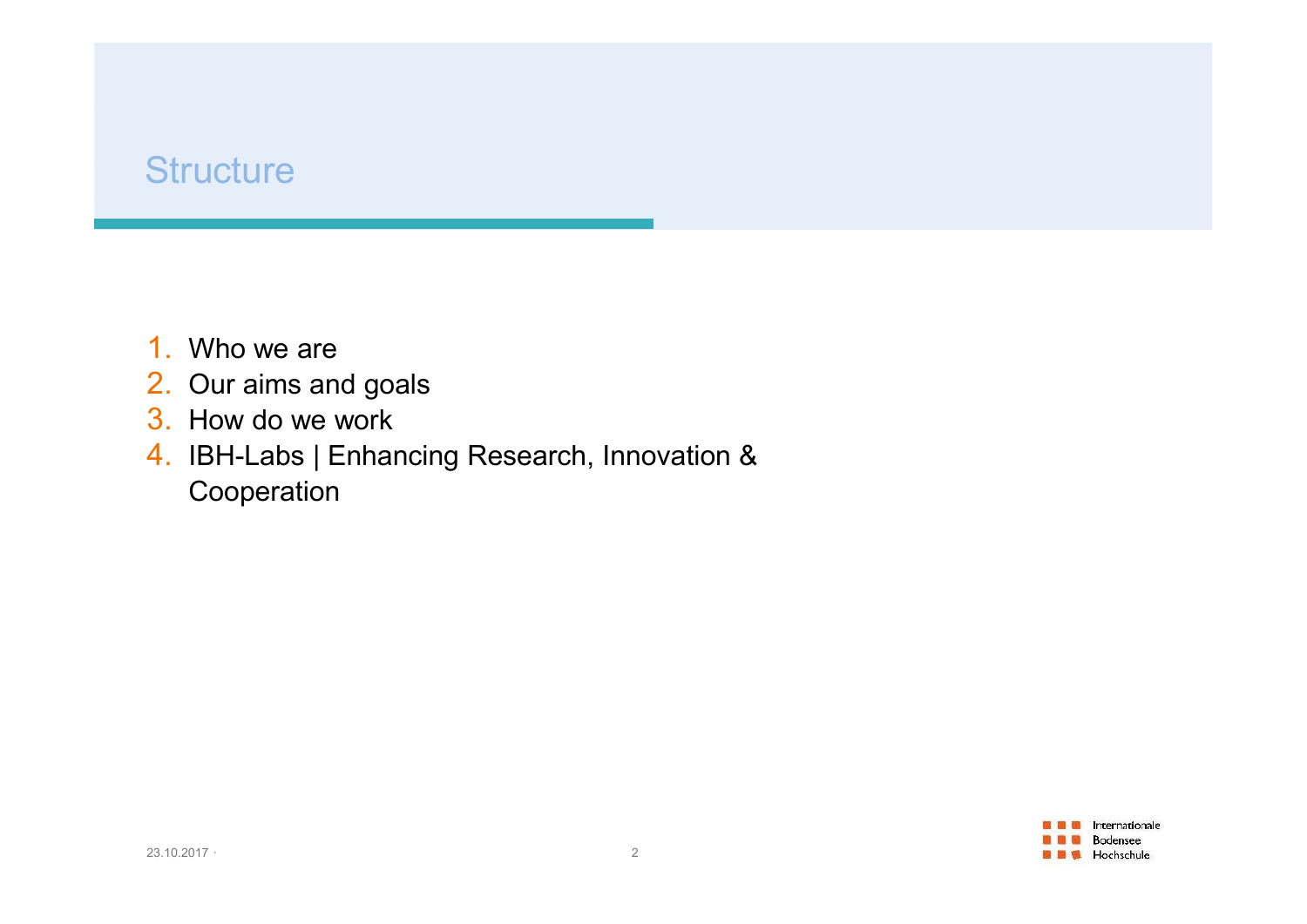

A network of universities<br>from Austria, Germany,<br>Liechtenstein & A network of universities<br>from Austria, Germany,<br>Liechtenstein &<br>Switzerland Liechtenstein & **Switzerland** A network of universities<br>from Austria, Germany,<br>Liechtenstein &<br>Switzerland<br>- 100.000 students<br>- over 300 degree programs<br>- 20.000 researchers & staff<br>- 3'000 professors

- $-100.000$  students
- 
- 
- 

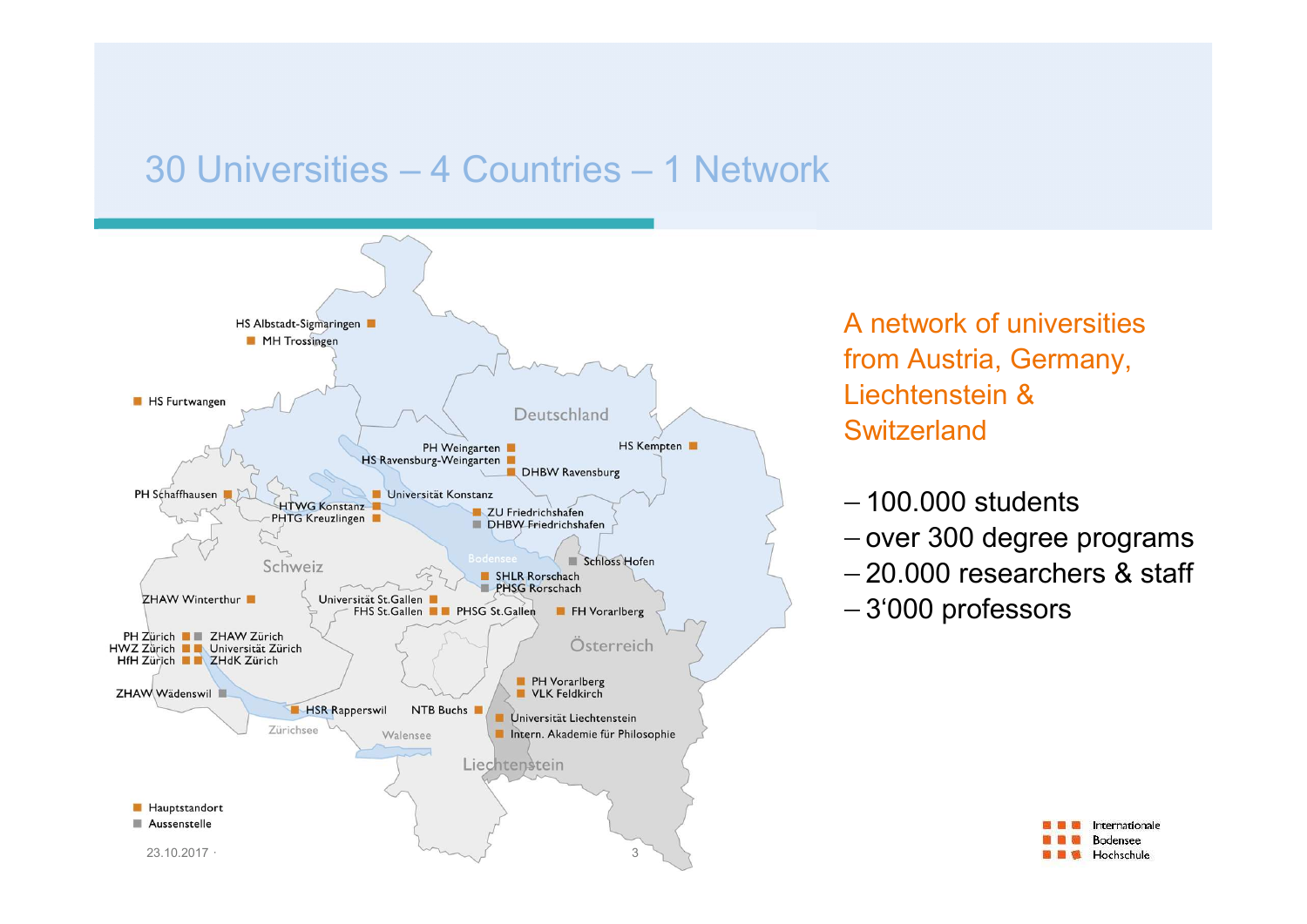# Who we are<br>
<u>Who we are</u>

### Governance model

- Founded in 2000 by the International Lake Constance Conference (IBK)
- Member countries and cantons:
	- Germany: Baden-Württemberg, Bayern
- Switzerland: Schaffhausen, Zurich, Thurgau, St. Gallen, Appenzell Ausserrhoden, Appenzell Interrhoden - Member countries and cantons.<br>
- Germany: Baden-Württemberg, Ba<br>
- Switzerland: Schaffhausen, Zurich<br>
Ausserrhoden, Appenzell Interrhod<br>
- Austria: Vorarlberg<br>
- Principality of Liechtenstein<br>
- Supervised by the IBK-Com
	- Austria: Vorarlberg
	- Principality of Liechtenstein
	- Supervised by the IBK-Commission on Education, Science & Research
	- Organized by a general assembly with members of each university
	- Managed by the IBH-Secretariat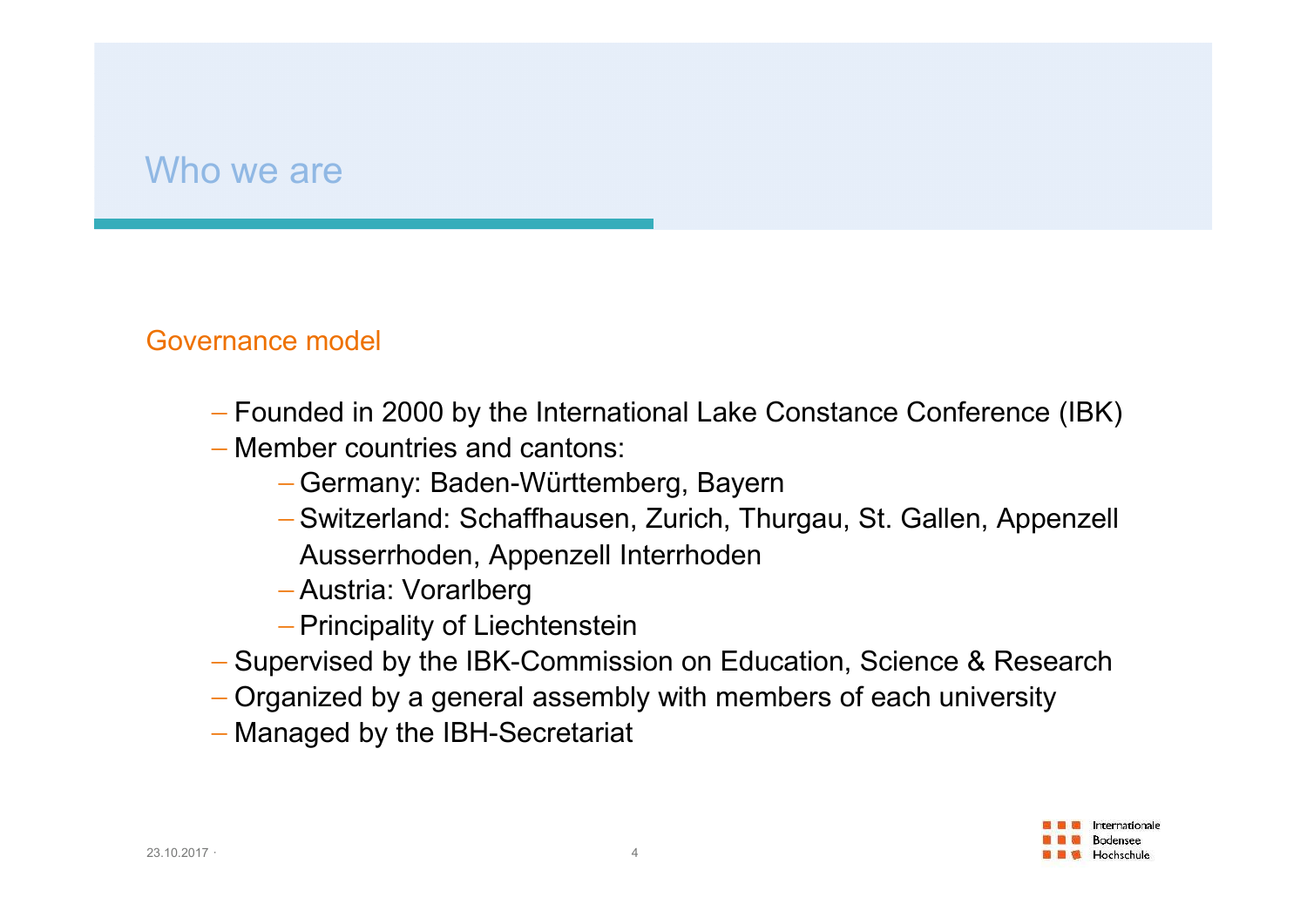# Who we are<br>
<u>Who we are</u>

- Who we are<br>University Types, Areas of Research & Studying<br>— Full Universities, Universities of Applied Sciences, Universities<br>— Teacher Education, Art & Music Collages, Connective State Full Universities, Universities of Applied Sciences, Universities of Teacher Education, Art & Music Colleges, Cooperative State **Universities**
- Agriculture & Forestry, Aquatic Resources, Arts, Biotechnology, Economics, Education, Energy, Environment & Climate Action, Health, ICT, Innovation, Planning & Architecture, Social Sciences & Humanities, Transport & Mobility Feacher Education, Art & Music College<br>Universities<br>- Agriculture & Forestry, Aquatic Resourc<br>Economics, Education, Energy, Environ<br>Health, ICT, Innovation, Planning & Arc<br>Humanities, Transport & Mobility

Internationale **Bodensee E** Hochschule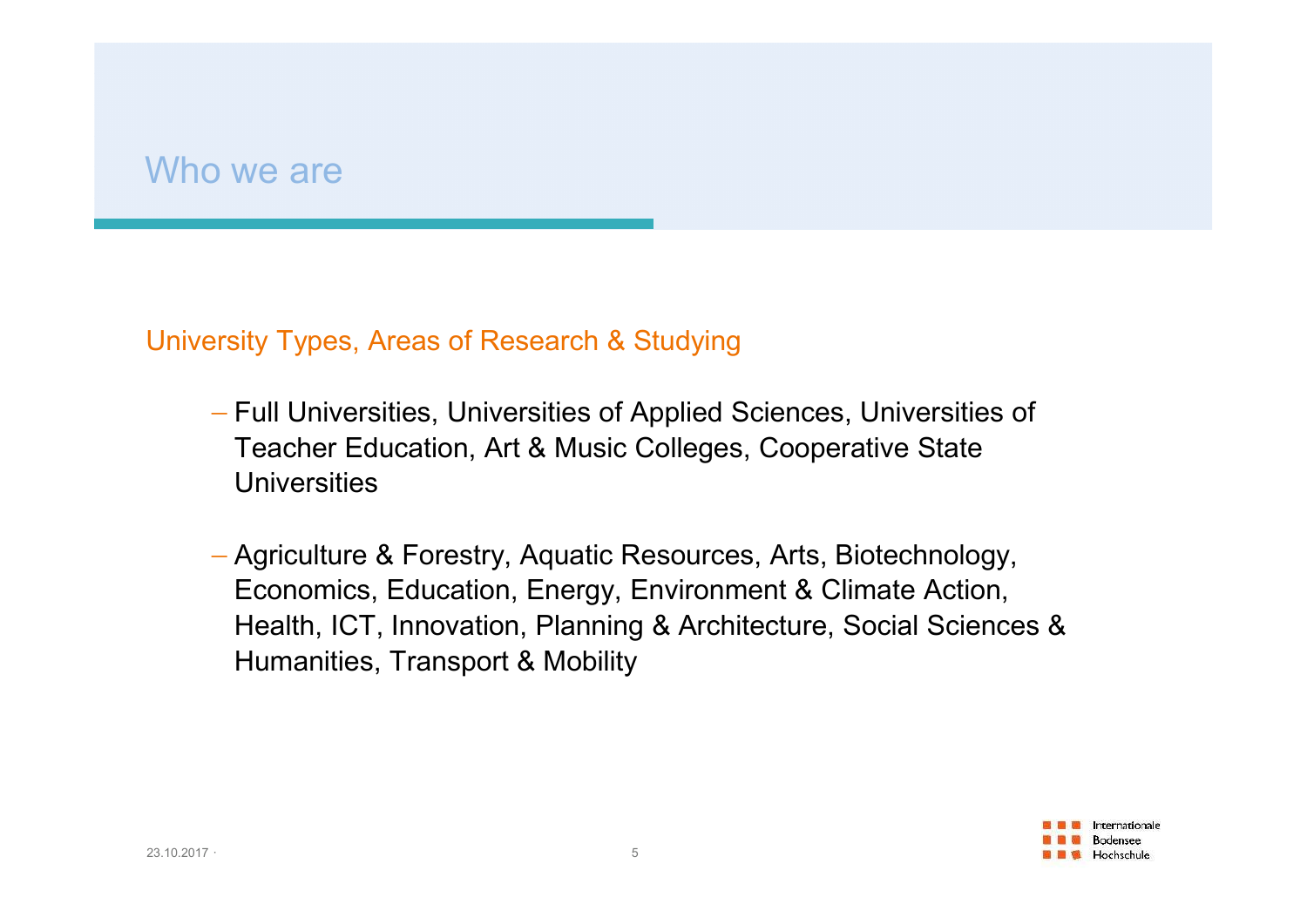# Our aims and goals | IBH is a network to enhance

### General goals

- Promoting an active network among the member universities in research, teaching and university services
- Building synergies among the members to mutual advantage
- Embracing the role of science and research in regional systems to promote innovation - Building synergies among the members<br>
- Embracing the role of science and research<br>
promote innovation<br>
- Establishing spheres of dialogue betwee<br>
fields, civil society and the public sphere<br>
- Connecting research with r
	- Establishing spheres of dialogue between universities, other social fields, civil society and the public sphere
	- Connecting research with regional challenges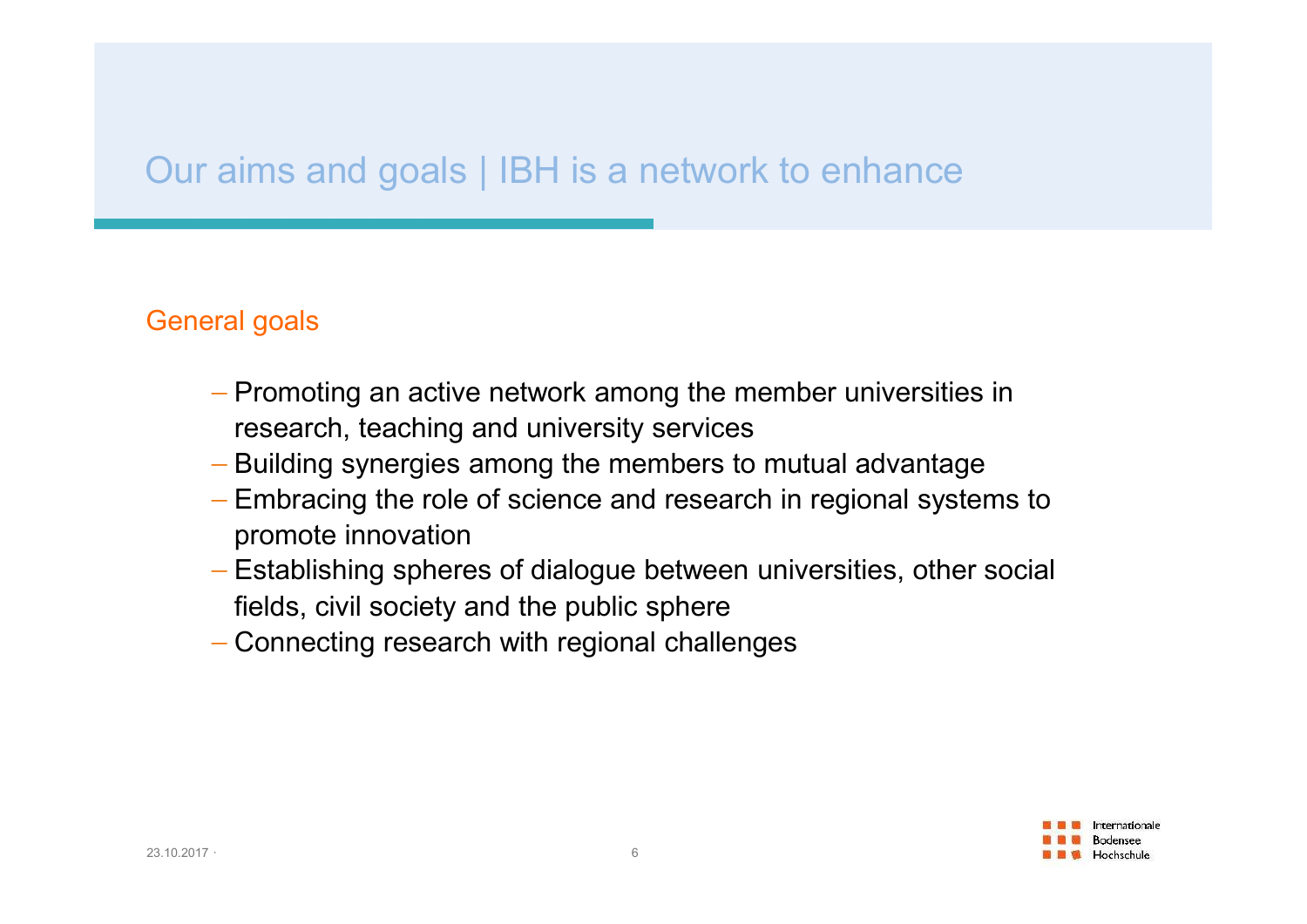# Our aims and goals | IBH is a network to enhance

### Specific Goals for 2018-2021

- Enable its member universities in research, teaching and knowledge transfer
- Strengthen the region as an innovative economic, scientific, educational and living space - Strengthen the region as an innovative<br>
educational and living space<br>
- Fund projects to cope with social challe<br>
- Build capacities in interdisciplinary rese<br>
- Promote dialogue at the interface of sci-<br>
- Contribute to
	- Fund projects to cope with social challenges
	- Build capacities in interdisciplinary research
	- Promote dialogue at the interface of science and society
	- Contribute to the cultural identity of the Lake Constance area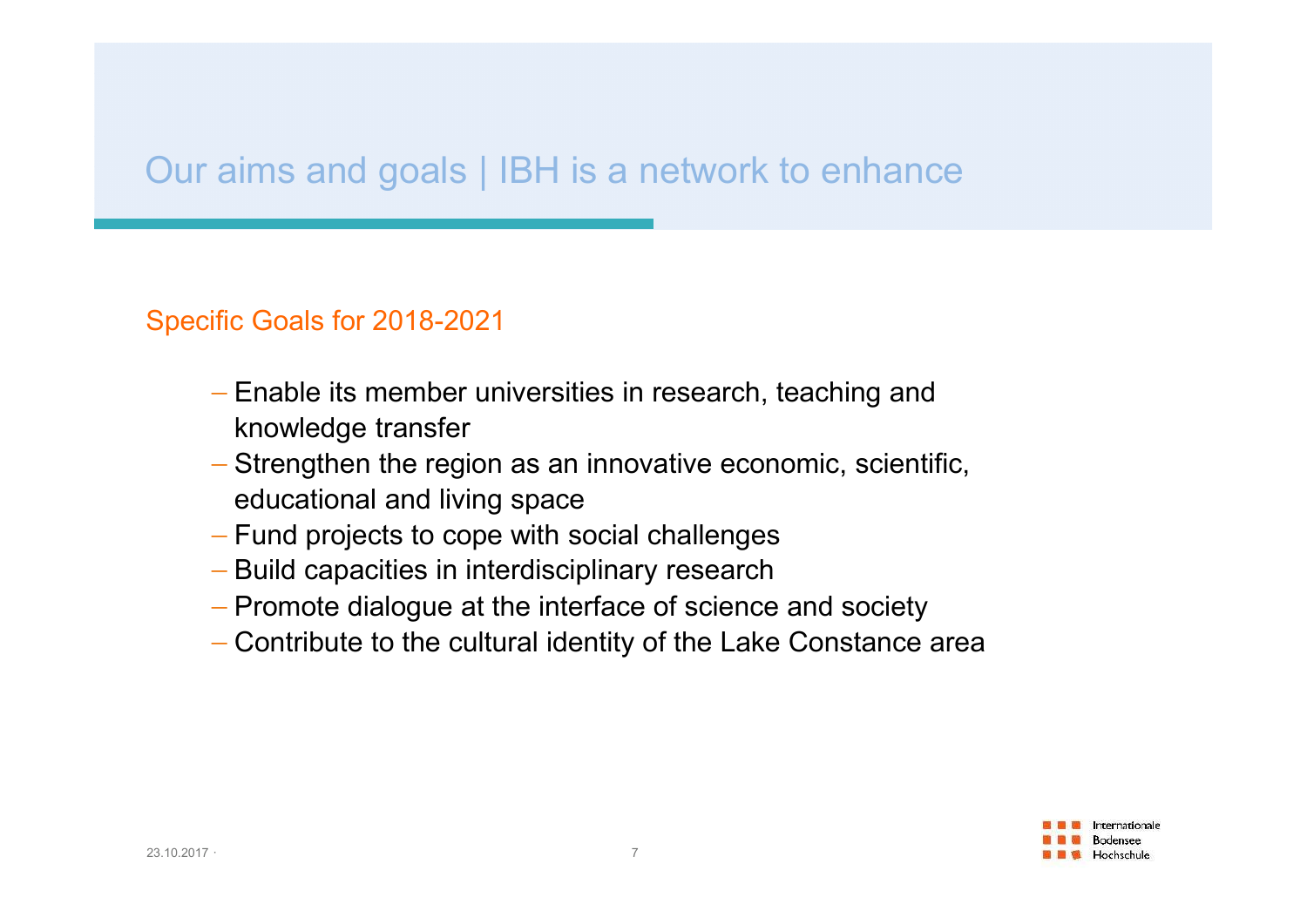# How do we work

## Project Funding

- Regional challenges
- Issue-based focus (e.g. Social Innovation, Migration)
- $-$  Innovations in teaching
- Seed projects

## Capacity Building & Creating Synergies

 Working Groups among the universities to promote networks (International strategies, career paths, knowledge and technology transfer, gender & diversity, communication) Capacity Building & Creating Synergies<br>
— Working Groups among the universities<br>
(International strategies, career paths, k<br>
transfer, gender & diversity, communica<br>
Networking<br>
— Promoting dialogue and cooperation an<br>
ad

### **Networking**

- Promoting dialogue and cooperation among science, policy, administration, economy, civil society, arts & culture
- Multi-level approach (regional, national, international)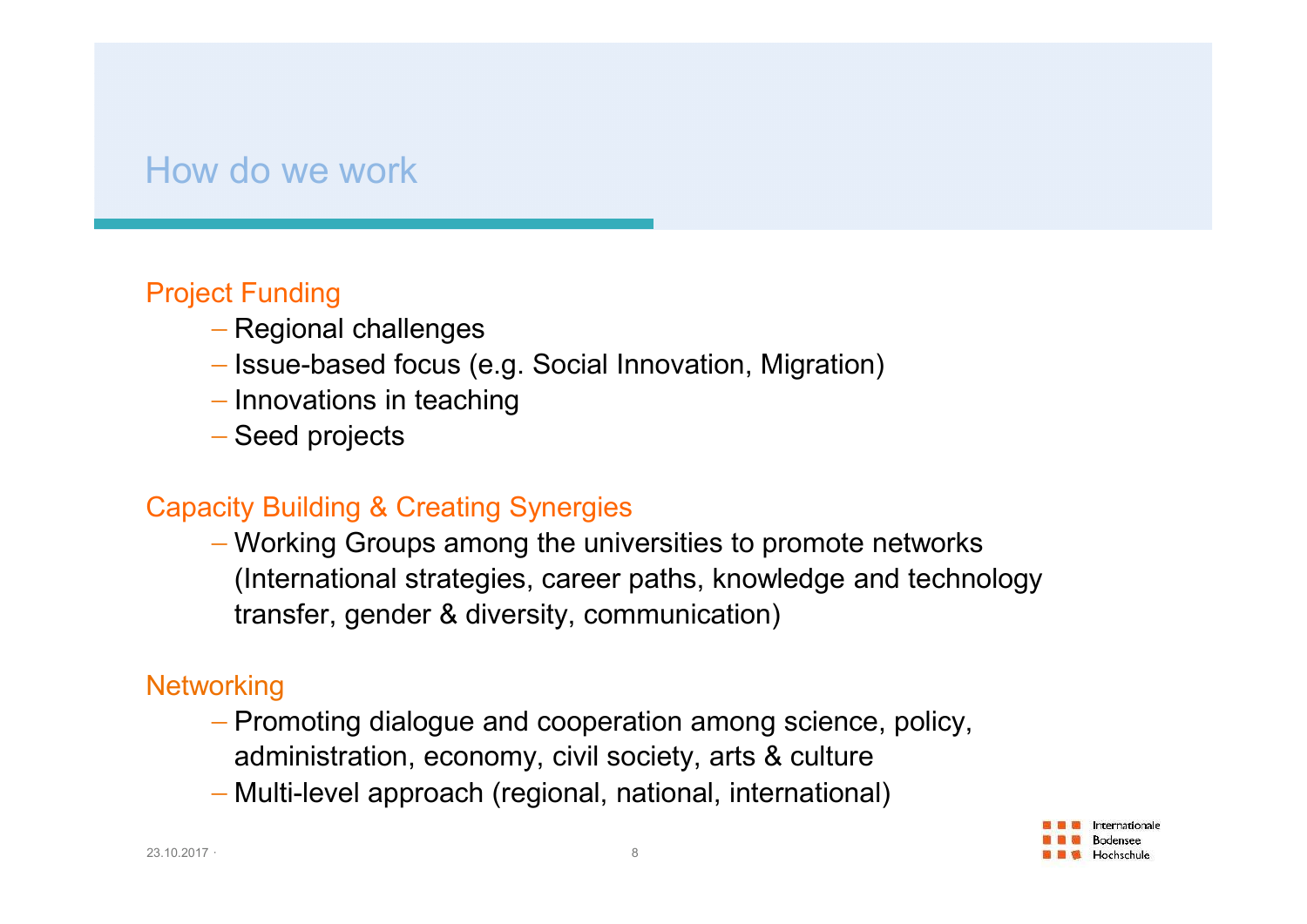# IBH-Labs | Enhancing Research, Innovation & Cooperation

A new approach in funding projects in the Lake Constance area 2017-2020 IBH-Labs | Enhancing Research, Innovation & Cooperation<br>
A new approach in funding projects in the Lake Constance area 2017-2020<br>
funded by "Interreg Alpenrhein | Bodensee | Hochrhein" and "ERDF"<br>
Goals

### **Goals**

- Combining expertise crossing borders and disciplinary fields
- Building innovative networks of research and practice
- Promoting the region as innovative economic, scientific, educational and living space - Building innovative networks of researc<br>
- Promoting the region as innovative econ<br>
and living space<br>
Cluster<br>
- Social and economic change (Lab "Acti"<br>
- Knowledge and education (Lab "Seamle<br>
- Innovation, Digitalizatio

### **Cluster**

- Social and economic change (Lab "Active & Assisted Living")
- Knowledge and education (Lab "Seamless Learning")
- Innovation, Digitalization and regional competitiveness (Lab "KMU Digital")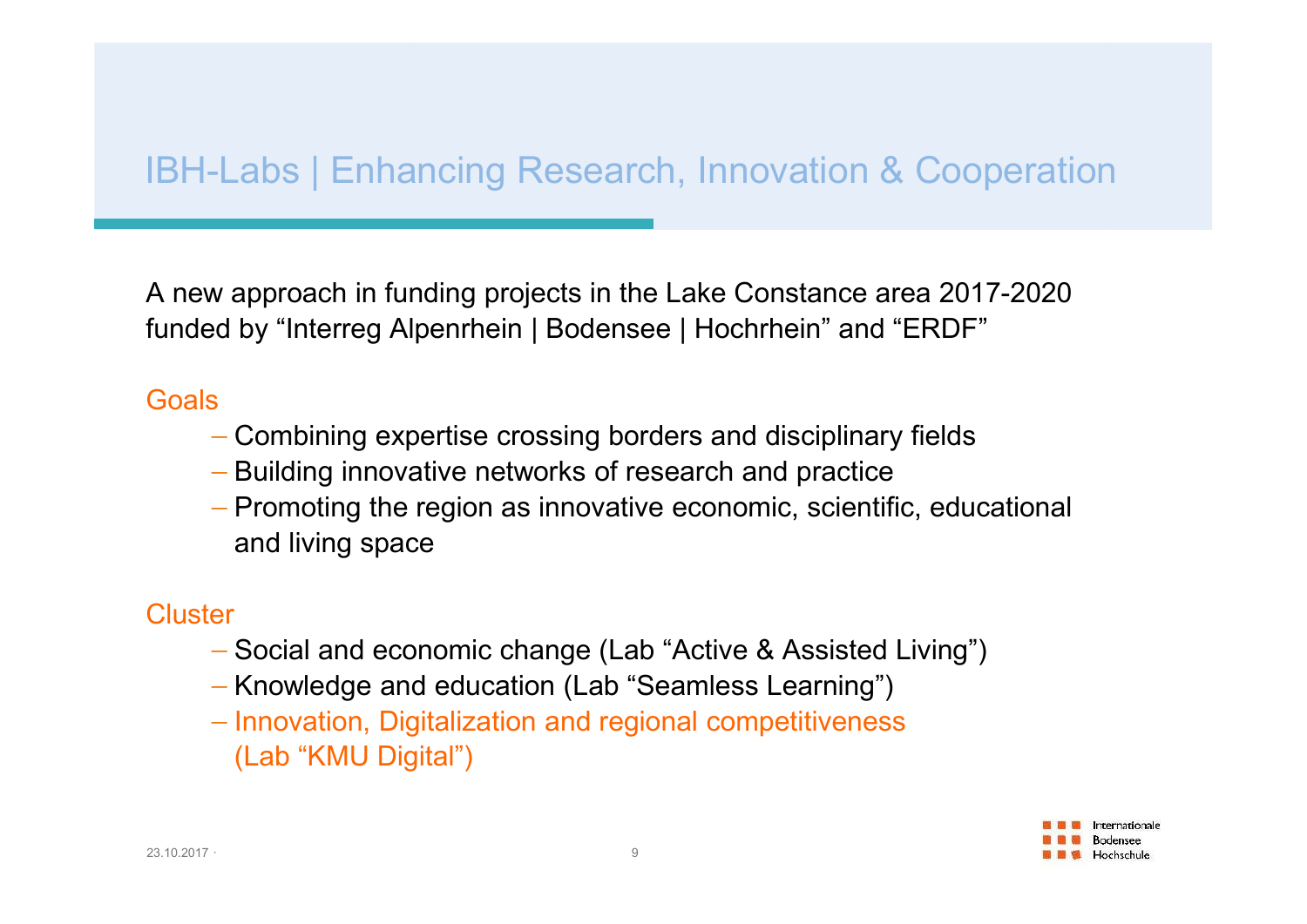## IBH-Lab | KMU Digital

### Innovation, Digitalization and regional competitiveness

### 6 universities from Austria, Germany & Switzerland

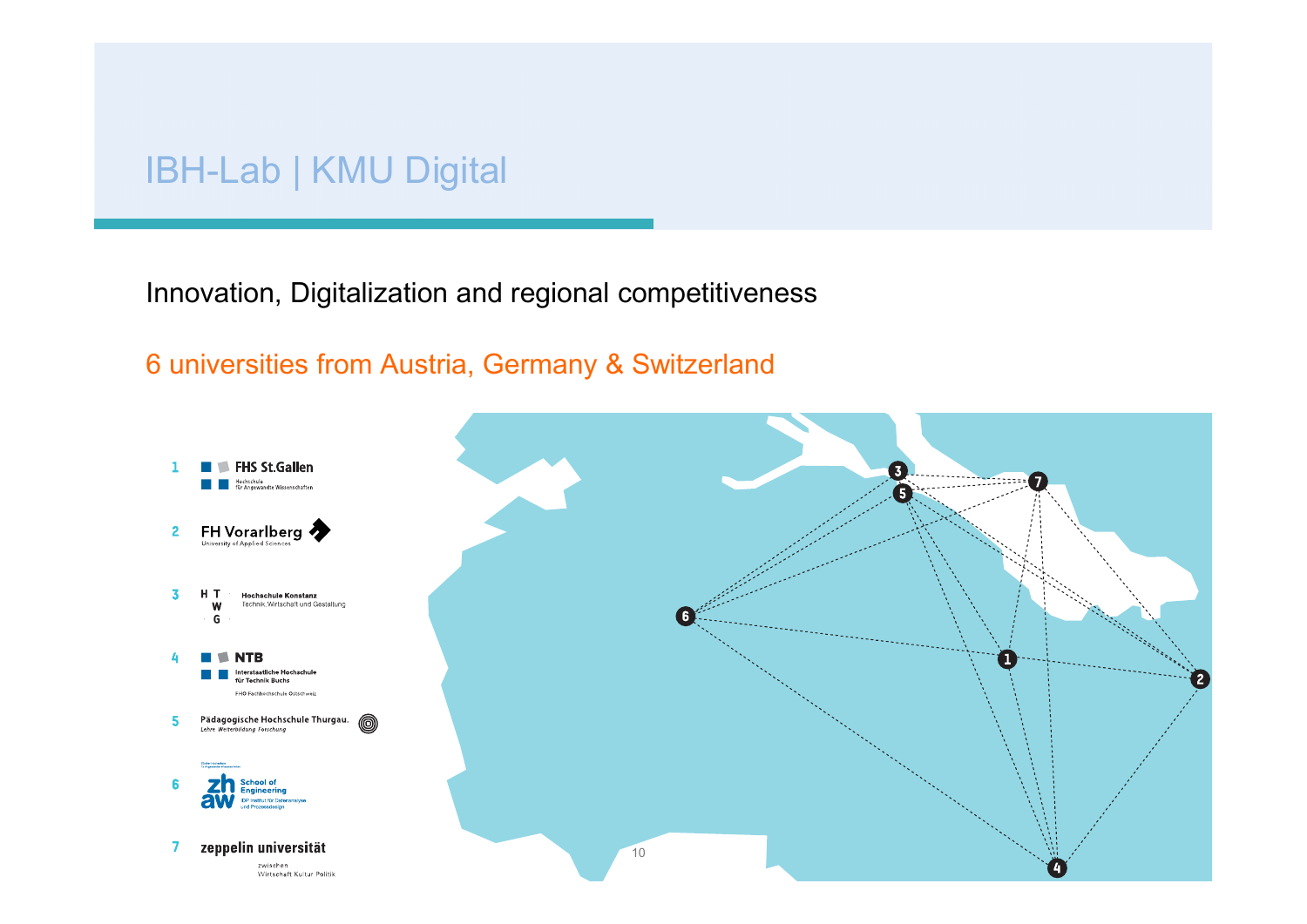## IBH-Lab | KMU Digital

Innovation, Digitalization and regional competitiveness



3 Projects (3 more to come in 2018)

- 1. I4production: developing a cross-border process-mapping with 3 model factories
- 2. DigiNav: supporting SMEs to enhance their digital strategies
- 3. Digital Agenda Lake Constance: analysing political and social frameworks in the region and model cross-border cooperation 3 Projects (3 more to come in 2018)<br>
1. I4production: developing a cross-bord<br>
model factories<br>
2. DigiNav: supporting SMEs to enhance<br>
3. Digital Agenda Lake Constance: analy<br>
frameworks in the region and model c<br>
http://

http://www.kmu-digital.eu/de/